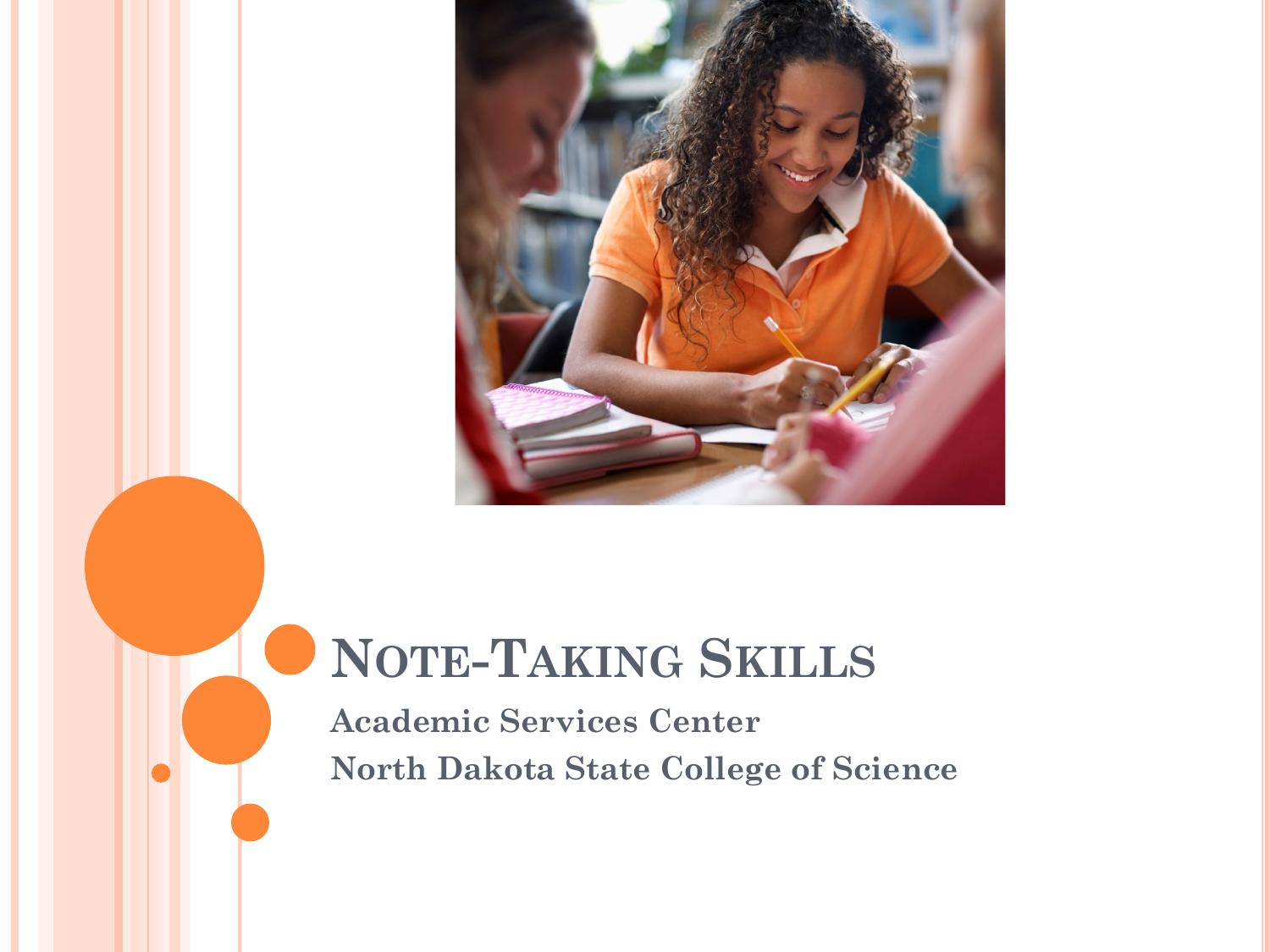#### STEPS TO GOOD LECTURE NOTE-TAKING

¢ Lectures aren't like watching TV where you can passively listen and think that you can absorb the information.

¢ You have to be mentally engaged so think about what the instructor is saying, what the application to real life is and ask questions if you do not understand!

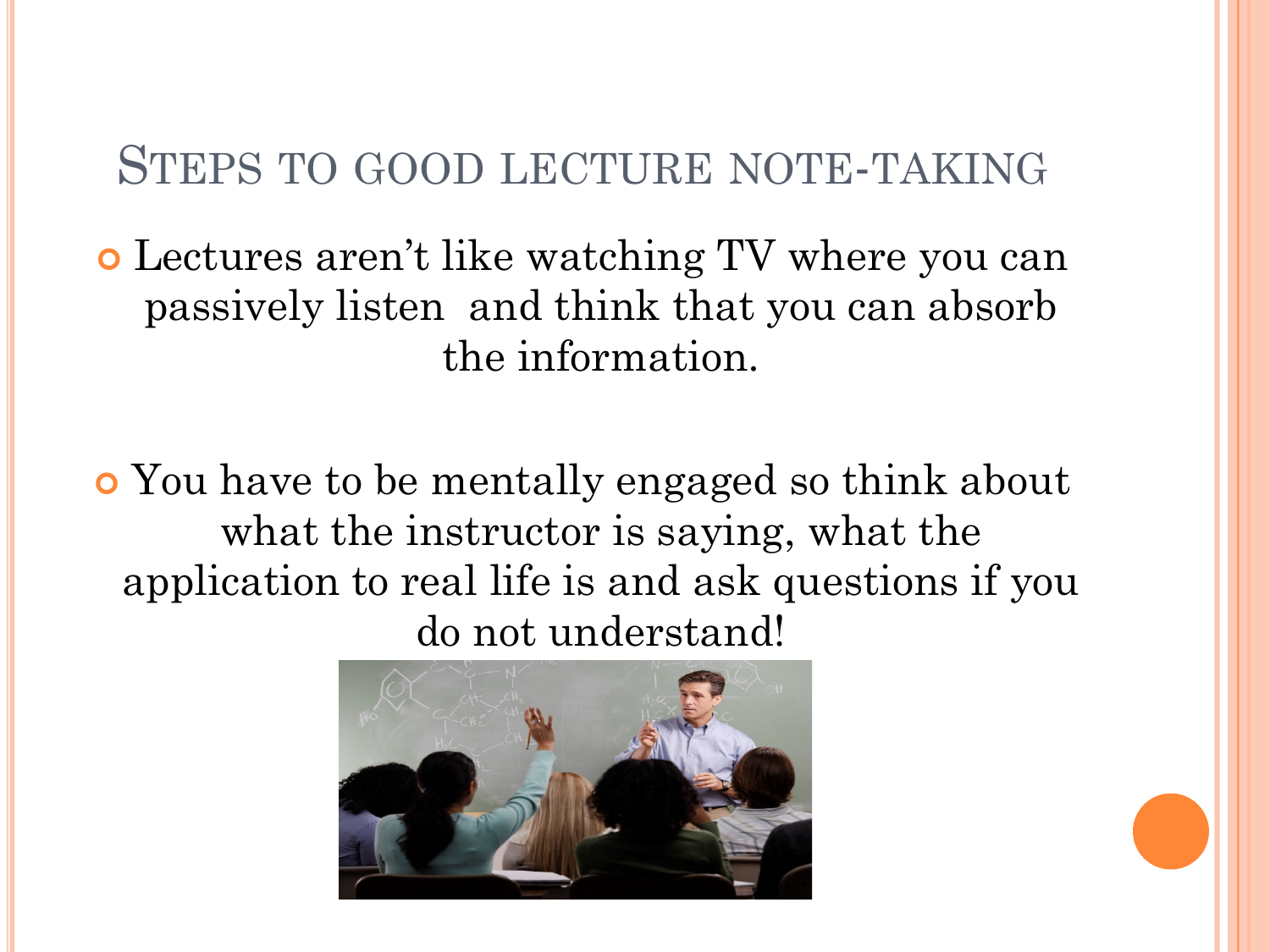### BEFORE YOU TAKE NOTES



- ¢ Read information on syllabus and on-line learning site. Have assigned reading/learning components completed in advance.
- ¢ Download instructor's Powerpoint presentation to take notes on.
- Have the right materials available.
- ¢ Make a point to show up for every scheduled class and get comfortable before lecture begins.
- ¢ Sit front and center.
- ¢ Make note of distractions and adjust to environment (temperature, noise, lights).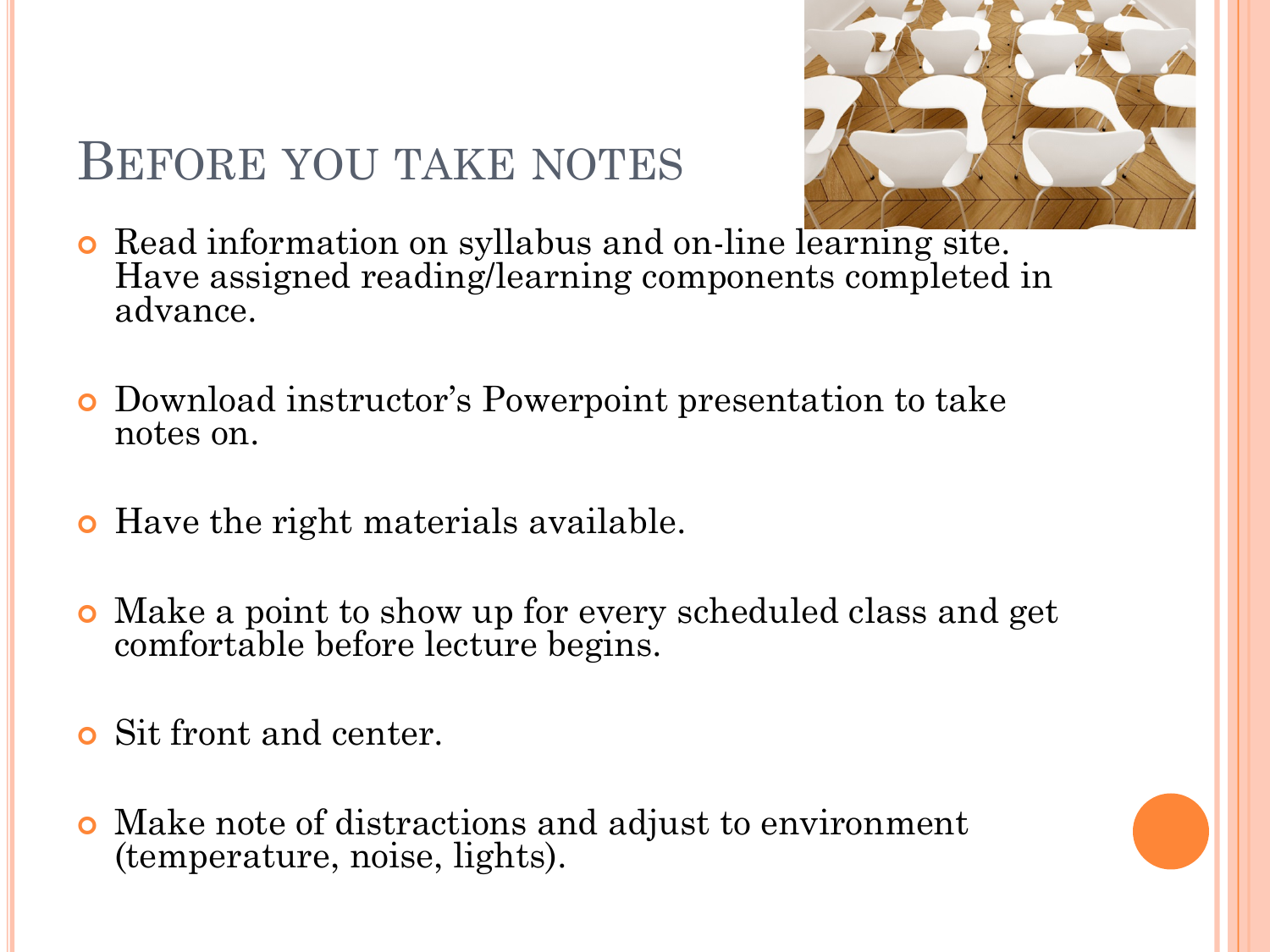

# WHILE YOU ARE TAKING NOTES

- ¢ Listen more than you write. Consider using a smart pen/tape recorder (with instructor's permission).
- ¢ Be selective about what you write and leave open space to add information later.
- ¢ Listen for introductions, conclusions and transitions that will help organize the notes.
- ¢ List questions about lecture and note agreements or disagreements with instructor's statements.
- ¢ Highlight obvious clues that certain info will be on an exam.
- ¢ Use abbreviations/symbols if instructor is talking fast. Be consistent in using abbreviations.
- ¢ Star/highlight important points.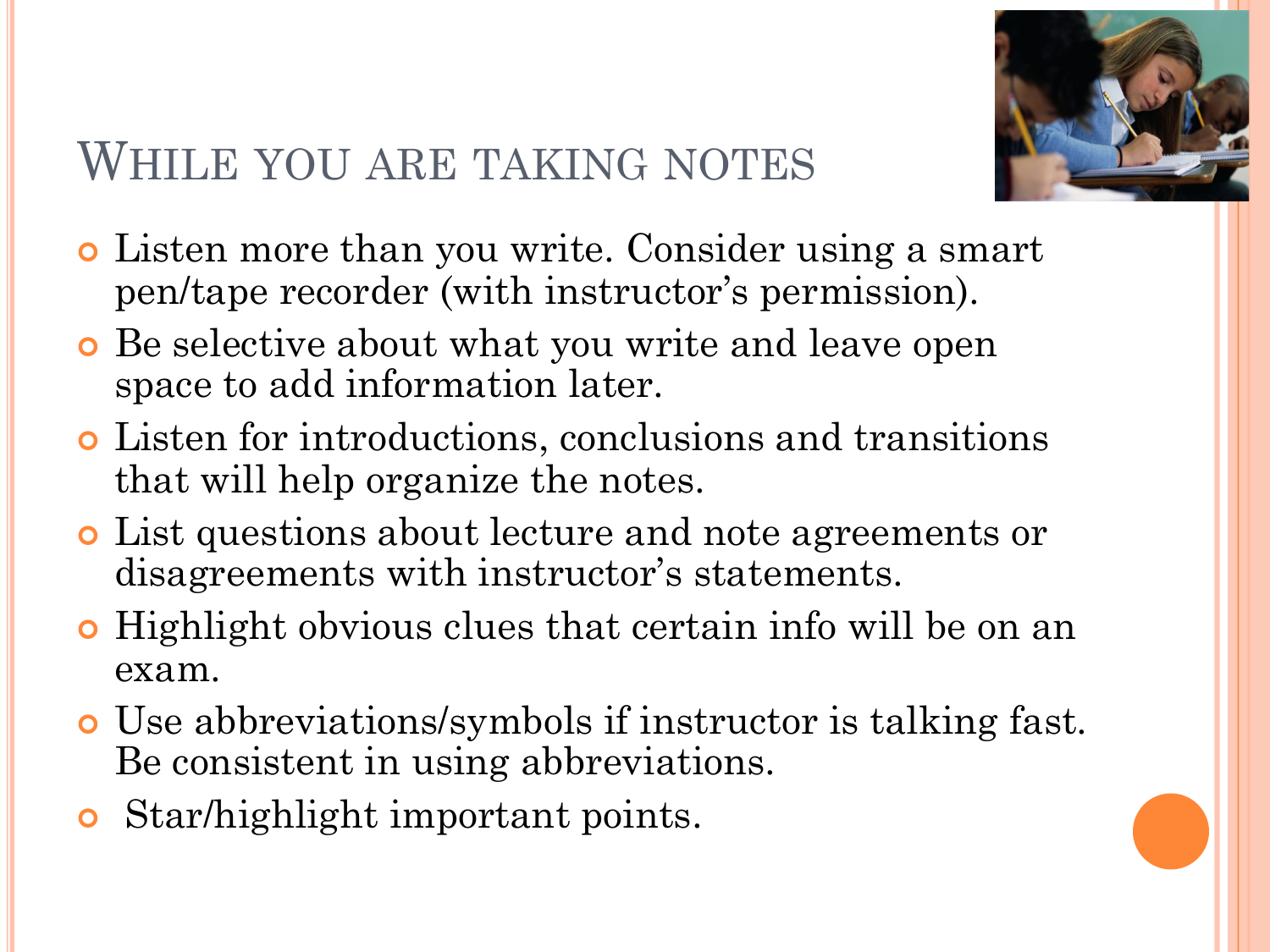#### PAY ATTENTION TO THE INSTRUCTOR

- ¢ Pay attention to the instructor's body language and facial expressions for clues to what information is important. Repetition of information indicates that it is important.
- ¢ Let go of judgments about the instructor (appearance, mannerisms, language, etc.)
- ¢ If the instructor is disorganized, try to organize the material yourself by following an outline or rewriting your notes.
- ¢ Do not be afraid to ask the instructor questions or ask them to slow down or repeat information.

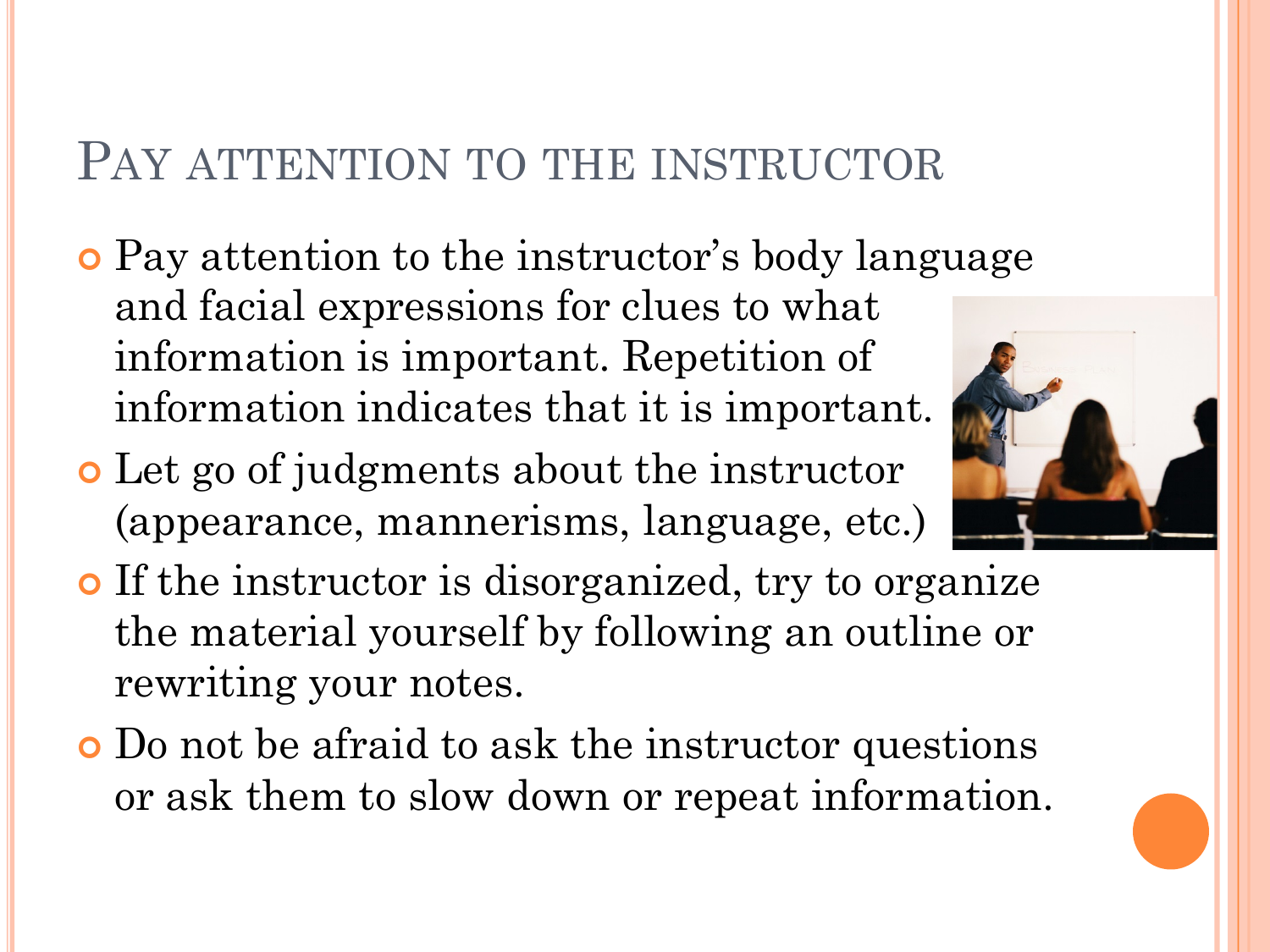### AFTER TAKING LECTURE NOTES



- ¢ Fix illegible words or rewrite notes if they seem disorganized, messy or difficult to understand.
- ¢ Fill in details that were missed by checking with instructor or classmates or reviewing other instruction materials.
- ¢ Ask instructor any questions from previous day's notes.
- ¢ Make sure notes are numbered and organized with any related handouts (loose leaf paper in a binder allows materials to be combined and allows for easier review and making additions).
- ¢ Re-read notes the same day they are taken, and review all notes once a week.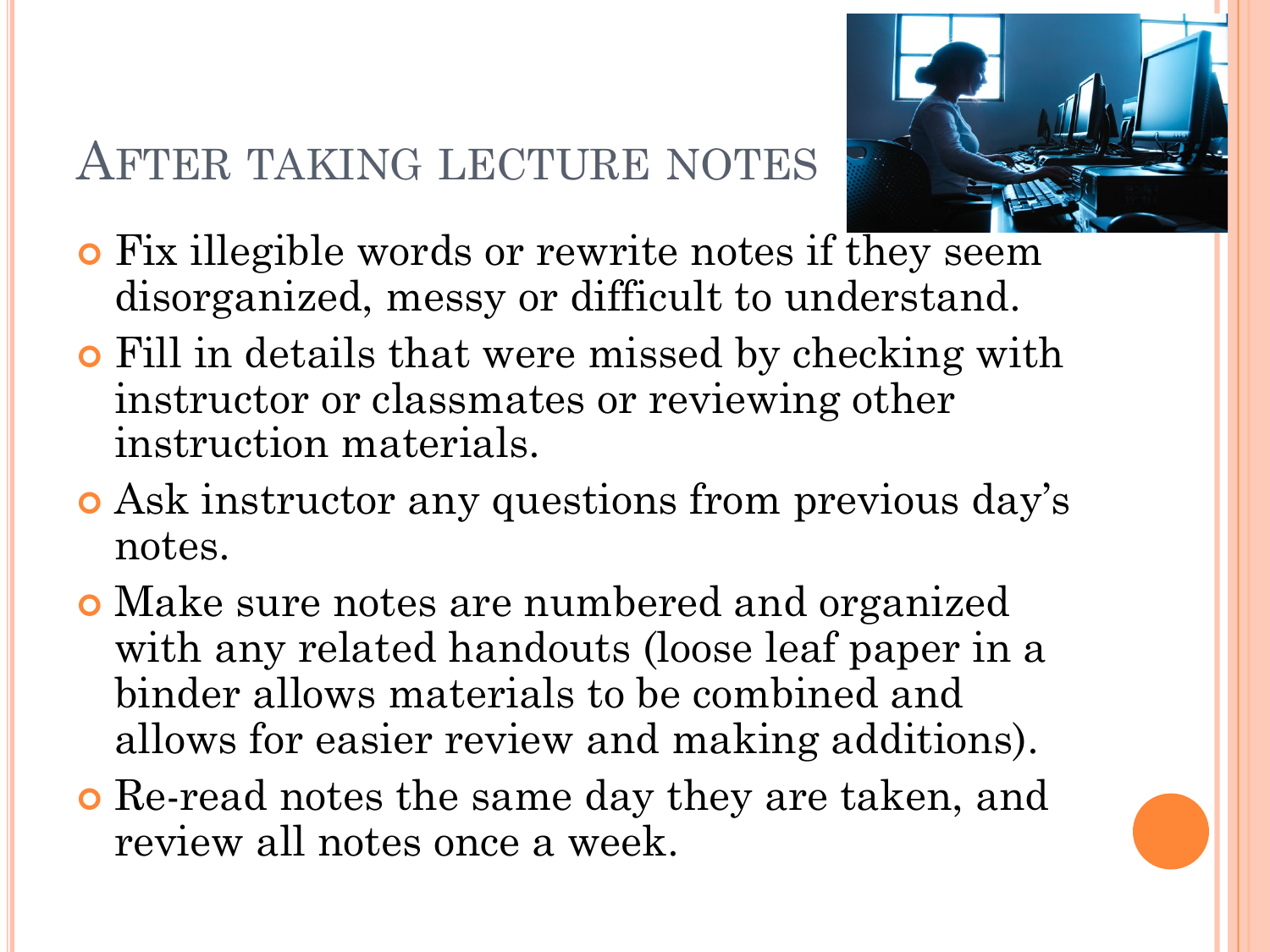# OUTLINE FORMAT



\*Illustrates major points and supporting ideas in an organized way.

\* Leave spaces to go back and add information later.

\* Use key word to trigger memory and make connections.

Example: <u>Outline Format</u> (topic)

#### I. Purpose

A. To separate the most important points from the bulk of the chapter.

B. To act as an aid in <u>understanding</u> the chapter.

C. To assist in learning because it requires thought and effort.

D. To aid in <u>reviewing</u> for quizzes and tests.

E. To develop logical thinking.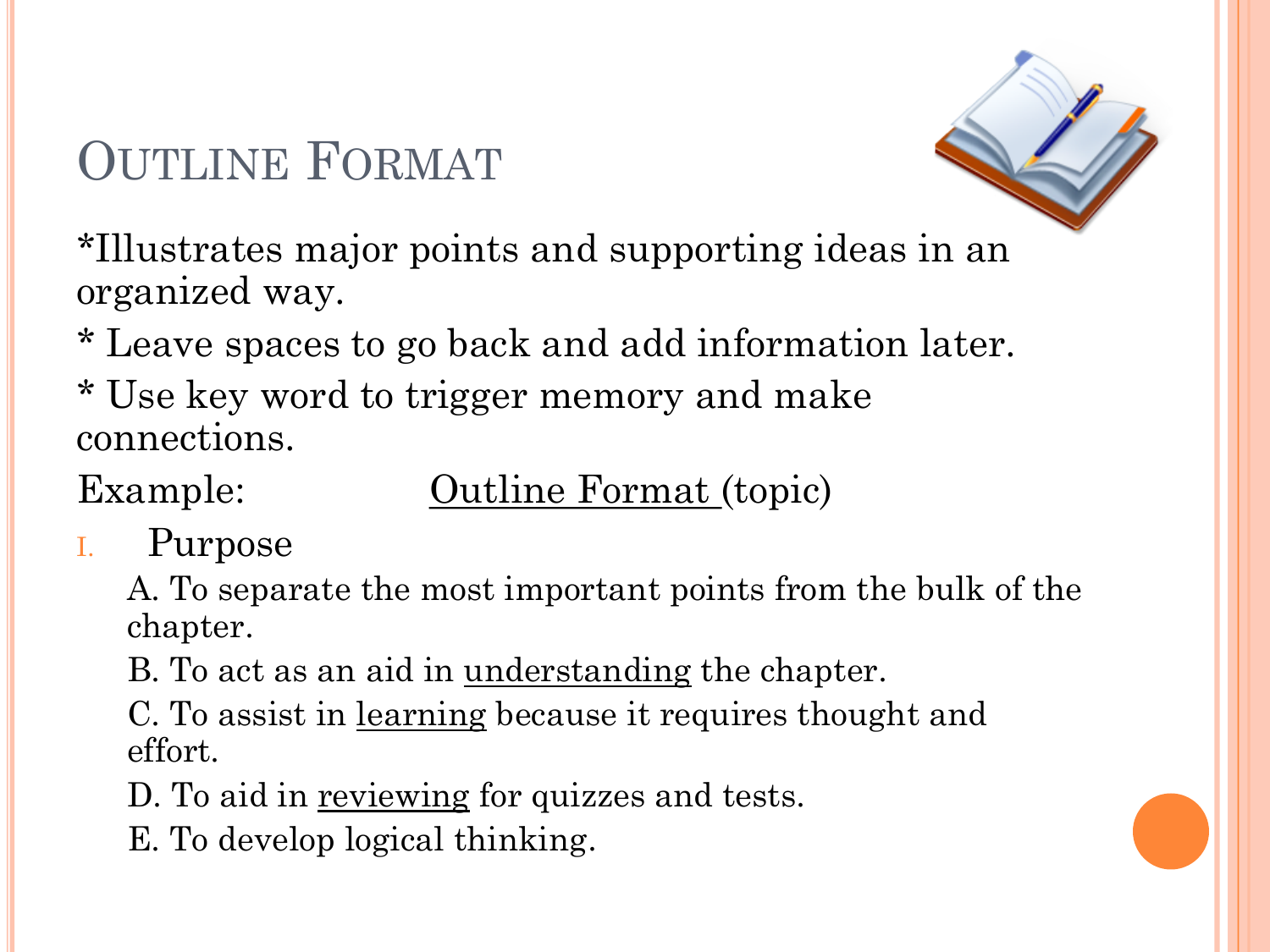# CORNELL FORMAT



- ¢ A type of outlining in which the left 1/3 of paper is left blank to insert key words and sample questions after note-taking session has ended.
- ¢ The left side can also can reference hand-outs, readings, personal comments.
- ¢ Allows for more successful review of information because the student can predict what type of test questions will be asked based on the notes taken.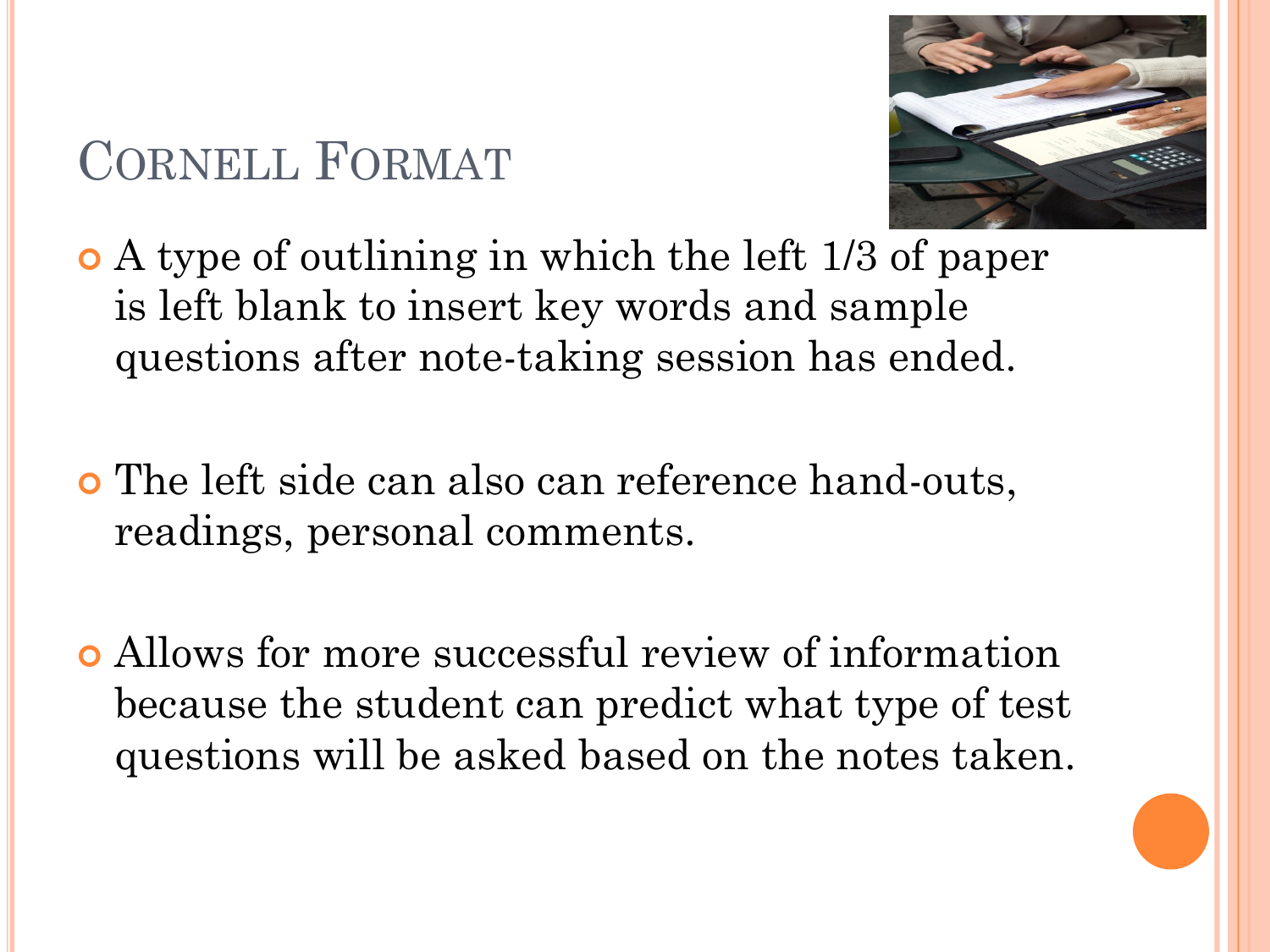#### FLASH CARDS

\* HELPFUL FOR REMEMBERING LARGE AMOUNTS OF FACTUAL INFORMATION, ESPECIALLY:

VOCABULARY WORDS, FORMULAS, SAMPLE PROBLEMS, DEFINITIONS, DATES, NAMES, KEY WORDS

EXAMPLE:

3 levels of government

1. Local 2. State 3. Federal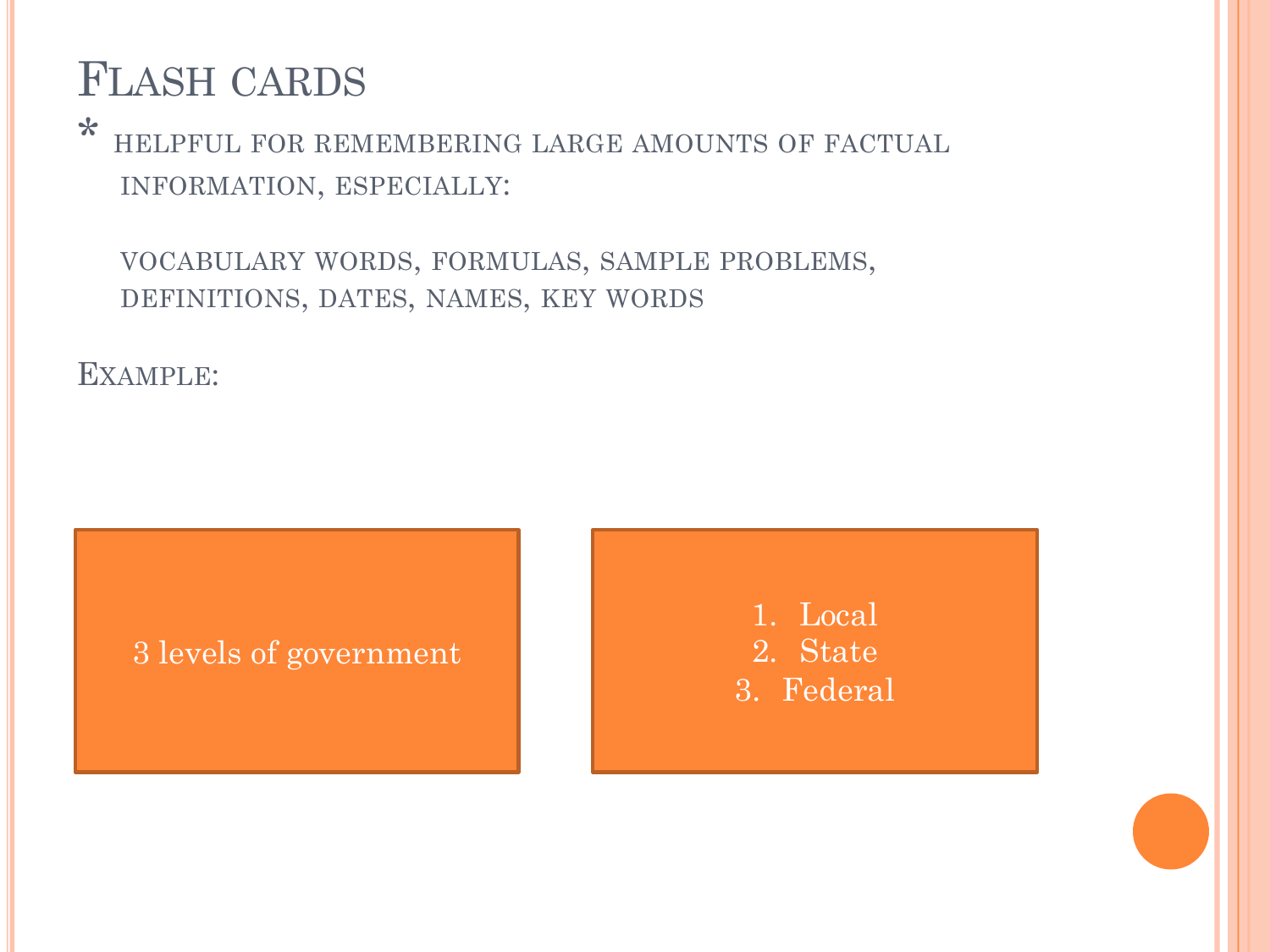# MAKING FLASHCARDS



- ¢ Find an online site that assists you in making flashcard, like flashcardmachine.com
- ¢ Break cards into small groups and study one group at a time
- ¢ Review all cards from time to time
- ¢ Shuffle cards so you don't learn them in a certain order
- ¢ Alternate viewing both sides of the cards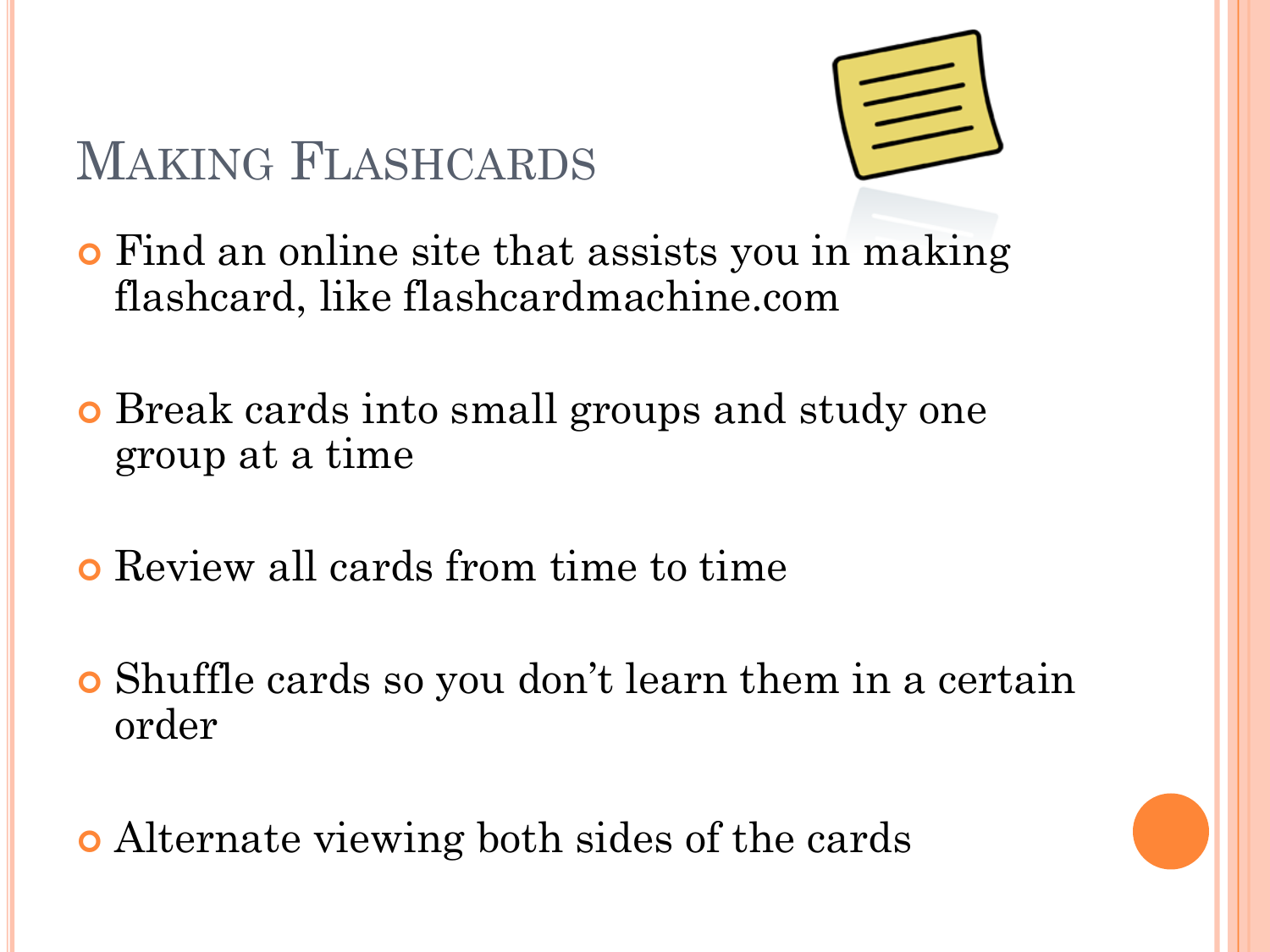#### MAPPING: VISUAL OUTLINING



- ¢ Process of making a picture/diagram of what is read or said, using different colors to organize.
- ¢ The whole picture of a lecture or essay is on one page. It forces you to reduce information to bare bones.
- ¢ Everyone's map is different; you can create your own style.
- ¢ The map will help you learn connections between ideas.
- ¢ The map will refresh your memory very quickly.